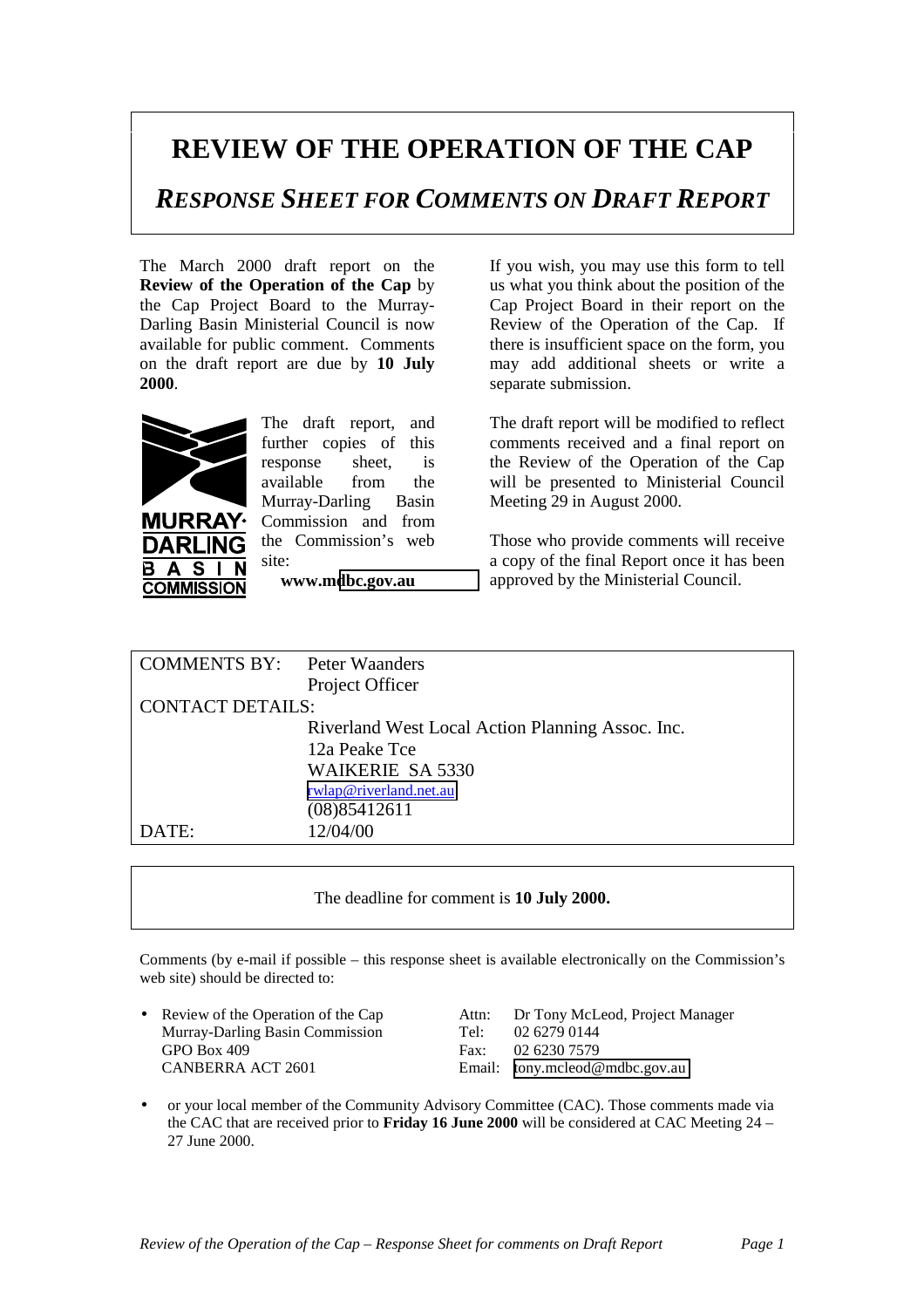|                                            | Cap Project Board Position                                            | Comment                                               |
|--------------------------------------------|-----------------------------------------------------------------------|-------------------------------------------------------|
|                                            | The Project Board has                                                 | Agree                                                 |
|                                            | concluded that the Cap has been                                       |                                                       |
|                                            | an essential first step in                                            |                                                       |
|                                            | providing for the environmental                                       |                                                       |
|                                            | sustainability of the river system<br>of the Basin. Without the Cap,  |                                                       |
|                                            | there would have been a                                               |                                                       |
|                                            | significantly increased risk that                                     |                                                       |
|                                            | the environmental degradation                                         |                                                       |
|                                            | of the river system of the                                            |                                                       |
|                                            | Murray-Darling Basin would                                            |                                                       |
|                                            | have been worse.                                                      |                                                       |
|                                            |                                                                       |                                                       |
|                                            |                                                                       |                                                       |
|                                            |                                                                       |                                                       |
|                                            |                                                                       |                                                       |
|                                            |                                                                       |                                                       |
|                                            |                                                                       |                                                       |
|                                            |                                                                       |                                                       |
|                                            |                                                                       |                                                       |
|                                            |                                                                       |                                                       |
|                                            | However, the Project Board has                                        | Agree. This will hopefully lead to more efficient     |
| <b>Ecological Sustainability of Rivers</b> | concluded that there is<br>no                                         | use of water in those areas where the Cap would be    |
|                                            | certainty<br>that<br>the Cap<br>on<br>diversions at its current level | lowered. However, it is imperative that measures      |
|                                            | represents a sustainable level of                                     | need to be implemented to ensure that the Cap is      |
|                                            | diversions – the level at which it                                    | adhered to in the first place, which is currently not |
|                                            | is set being that which existed at                                    | happening in some states.                             |
|                                            | the time when it was decided to                                       |                                                       |
|                                            | introduce a Cap. Further, the<br>Project Board recommends that        |                                                       |
|                                            | as better information informs                                         |                                                       |
|                                            | our management of the Basin's                                         |                                                       |
|                                            | resources, the level at which the                                     |                                                       |
|                                            | Cap is set should continue to be                                      |                                                       |
|                                            | refined to reflect our increased                                      |                                                       |
|                                            | understanding. It is likely that                                      |                                                       |
|                                            | such refinements may lead to<br>the lowering of the level of the      |                                                       |
|                                            | Cap in some valleys. Indeed,                                          |                                                       |
|                                            | some jurisdictions have already                                       |                                                       |
|                                            | increased<br>the<br>environment's                                     |                                                       |
|                                            | share, via access restrictions in                                     |                                                       |
|                                            | addition to that required by the                                      |                                                       |
|                                            | Cap, as part of their longer-term<br>direction of improved water      |                                                       |
|                                            | management.                                                           |                                                       |
|                                            |                                                                       |                                                       |
|                                            |                                                                       |                                                       |
|                                            |                                                                       |                                                       |
|                                            |                                                                       |                                                       |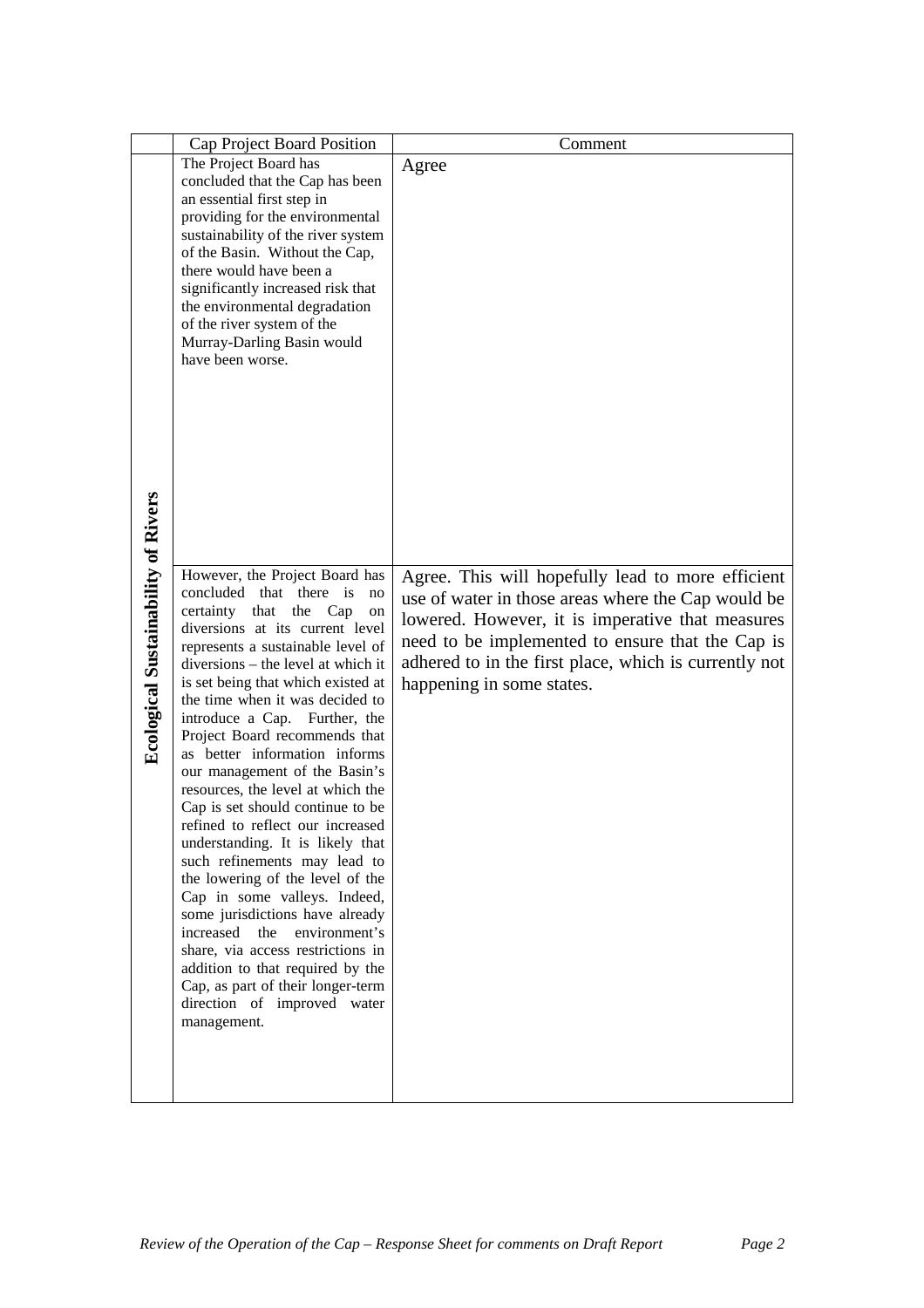|                                    | Cap Project Board Position                                                                                                                                                                                                                                                                                                                                          | Comment                                                                                                                                                                                                                                                                                                                                                                                                                                                              |
|------------------------------------|---------------------------------------------------------------------------------------------------------------------------------------------------------------------------------------------------------------------------------------------------------------------------------------------------------------------------------------------------------------------|----------------------------------------------------------------------------------------------------------------------------------------------------------------------------------------------------------------------------------------------------------------------------------------------------------------------------------------------------------------------------------------------------------------------------------------------------------------------|
| <b>Economic and Social Impacts</b> | The Project Board considers<br>that there is compelling<br>evidence that the Cap has<br>already delivered significant<br>economic and social benefits to<br>the Basin community and that<br>the net benefit will increase over<br>time.                                                                                                                             | In some states, the Cap has been set at a level that<br>still allowed growth so no real testing of the cap<br>has occured for example in SA. What is going to<br>happen once that stage is reached is yet unclear.<br>However in for example NSW where the Cap has<br>been tested it has proven to be a powerless tool. So<br>perceived benefits should not be attributed to the<br>Cap only but also to other irrigation improvement<br>and flow management issues. |
|                                    | The results of research<br>conducted for the Review make<br>it clear that, in the absence of<br>the Cap, the erosion of security<br>of supply for irrigators and other<br>users would have been<br>significant. These analyses<br>were performed on several<br>systems across the Basin<br>reflecting diverse agricultural<br>practices and climatic<br>conditions. |                                                                                                                                                                                                                                                                                                                                                                                                                                                                      |
|                                    | Through guaranteeing security<br>of water supply at the valley<br>level, the Project Board views<br>the Cap as having provided a<br>more certain climate for long-<br>term investment and<br>development, particularly in<br>high value agriculture and value<br>adding processing, as well as<br>providing benefits to the<br>environment.                         | Agree                                                                                                                                                                                                                                                                                                                                                                                                                                                                |
|                                    | The Project Board considers<br>that the Cap has provided a<br>mechanism for restraining, in an<br>orderly fashion, growth in<br>diversions while enabling<br>economic development to<br>proceed.                                                                                                                                                                    | what it's all<br>Yes!<br>That's<br>about.<br>But<br>still,<br>enforcement of the Cap is lacking in some areas.                                                                                                                                                                                                                                                                                                                                                       |
|                                    |                                                                                                                                                                                                                                                                                                                                                                     | Review of the Operation of the Cap - Response Sheet for comments on Draft Report<br>Page 3                                                                                                                                                                                                                                                                                                                                                                           |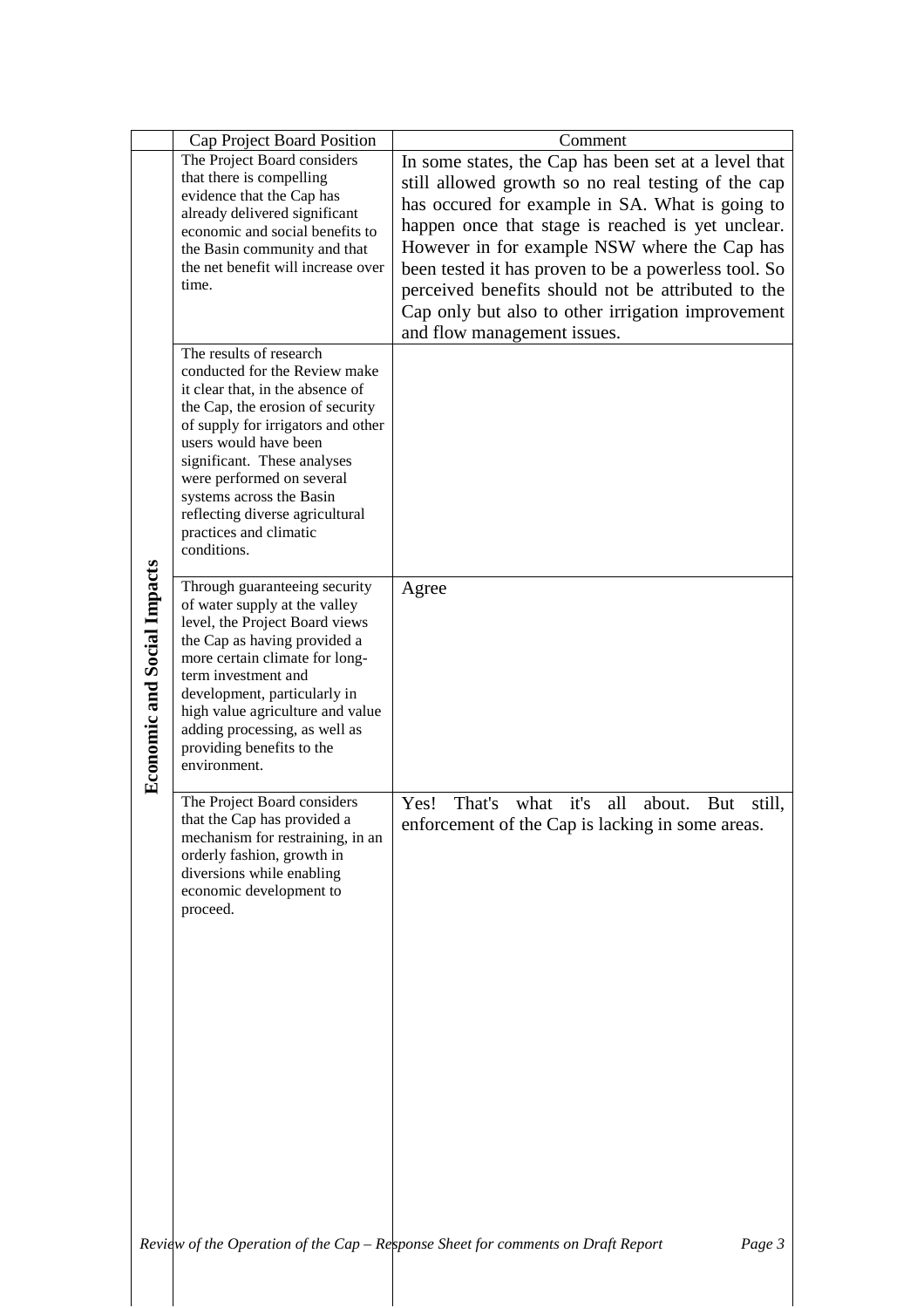| The Project Board recognises     | As above |
|----------------------------------|----------|
| that this strong positive        |          |
| conclusion will not be the       |          |
| perception of every stakeholder  |          |
| in the Basin. However, the       |          |
| Project Board concludes that the |          |
| overall benefit of the Cap,      |          |
| especially from ensuring         |          |
| security of supply at a valley   |          |
| level and providing an           |          |
| environment within which water   |          |
| trading and related reforms      |          |
| could be developed, has been a   |          |
| positive one.                    |          |
|                                  |          |
|                                  |          |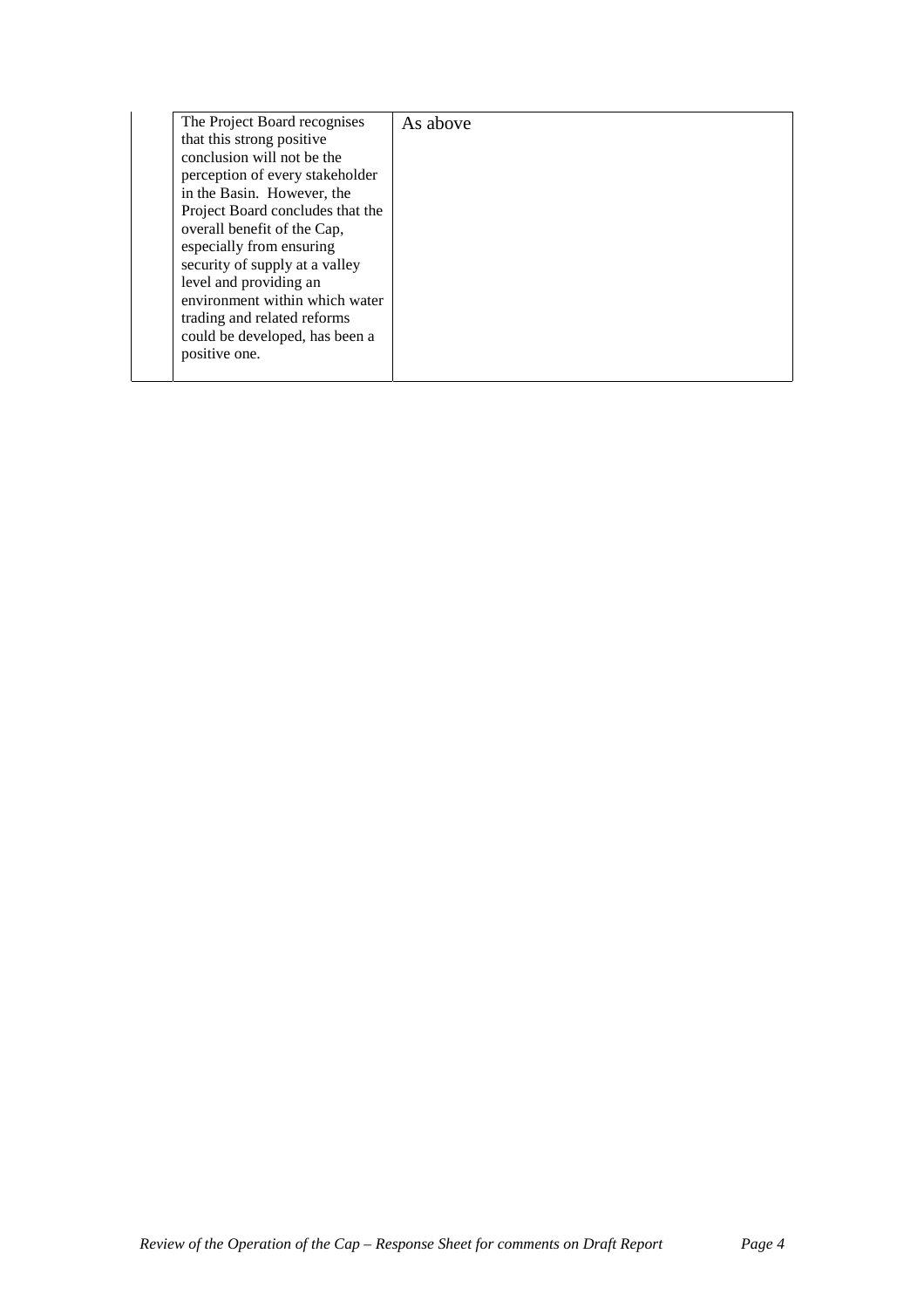|        | Cap Project Board Position                                       | Comment                                                                   |
|--------|------------------------------------------------------------------|---------------------------------------------------------------------------|
|        | The Project Board identified                                     | Environmental flows need to be looked at more                             |
|        | several equity issues (notably                                   | closely. Wetting and drying of floodplains is a                           |
|        | Cap arrangements for                                             | natural process that can be mimicked using                                |
|        | Queensland and the ACT) of                                       | artificial structures, and the amount of water being                      |
|        | longstanding duration that                                       | put back into the river during a drying cycle,                            |
|        | require urgent resolution. In<br>addition there are several more |                                                                           |
|        | recently identified equity issues                                | should be part of a credit system.                                        |
|        | (floodplain and overland flows                                   |                                                                           |
|        | and diversions, farm dams and                                    |                                                                           |
|        | tree plantations) also requiring                                 |                                                                           |
|        | attention. The effective                                         |                                                                           |
|        | management of these issues will<br>necessitate a total catchment |                                                                           |
|        | management approach to water                                     |                                                                           |
|        | management that embraces both                                    |                                                                           |
|        | surface and groundwater                                          |                                                                           |
|        | resources.                                                       |                                                                           |
|        |                                                                  |                                                                           |
|        | The Project Board focused on                                     |                                                                           |
|        | equity issues arising from the                                   | Passing on the buck? I recognise that this is needed                      |
|        | implementation of the Cap                                        | but this doesn't mean something is actually going<br>to be done about it! |
|        | between jurisdictions and                                        |                                                                           |
| Equity | between river valleys within                                     |                                                                           |
|        | States. In several cases, the                                    |                                                                           |
|        | submissions received by the<br>Review of the Operation of the    |                                                                           |
|        | Cap raised equity issues that are                                |                                                                           |
|        | about the details of                                             |                                                                           |
|        | implementation within valleys                                    |                                                                           |
|        | which are outside the                                            |                                                                           |
|        | jurisdiction of the Murray-                                      |                                                                           |
|        | Darling Basin Commission and<br>Ministerial Council processes.   |                                                                           |
|        | The vast majority of such issues                                 |                                                                           |
|        | related to the recognition of                                    |                                                                           |
|        | licensed entitlement versus                                      |                                                                           |
|        | history of use, specifically in                                  |                                                                           |
|        | New South Wales (the                                             |                                                                           |
|        | "sleeper/dozer" issue). Such                                     |                                                                           |
|        | issues need to be dealt with by<br>the particular jurisdiction   |                                                                           |
|        | concerned. In order that all                                     |                                                                           |
|        | submissions receive appropriate                                  |                                                                           |
|        | attention, these submissions and                                 |                                                                           |
|        | that of the CAC have been                                        |                                                                           |
|        | referred to the appropriate                                      |                                                                           |
|        | Government for consideration<br>and reply.                       |                                                                           |
|        |                                                                  |                                                                           |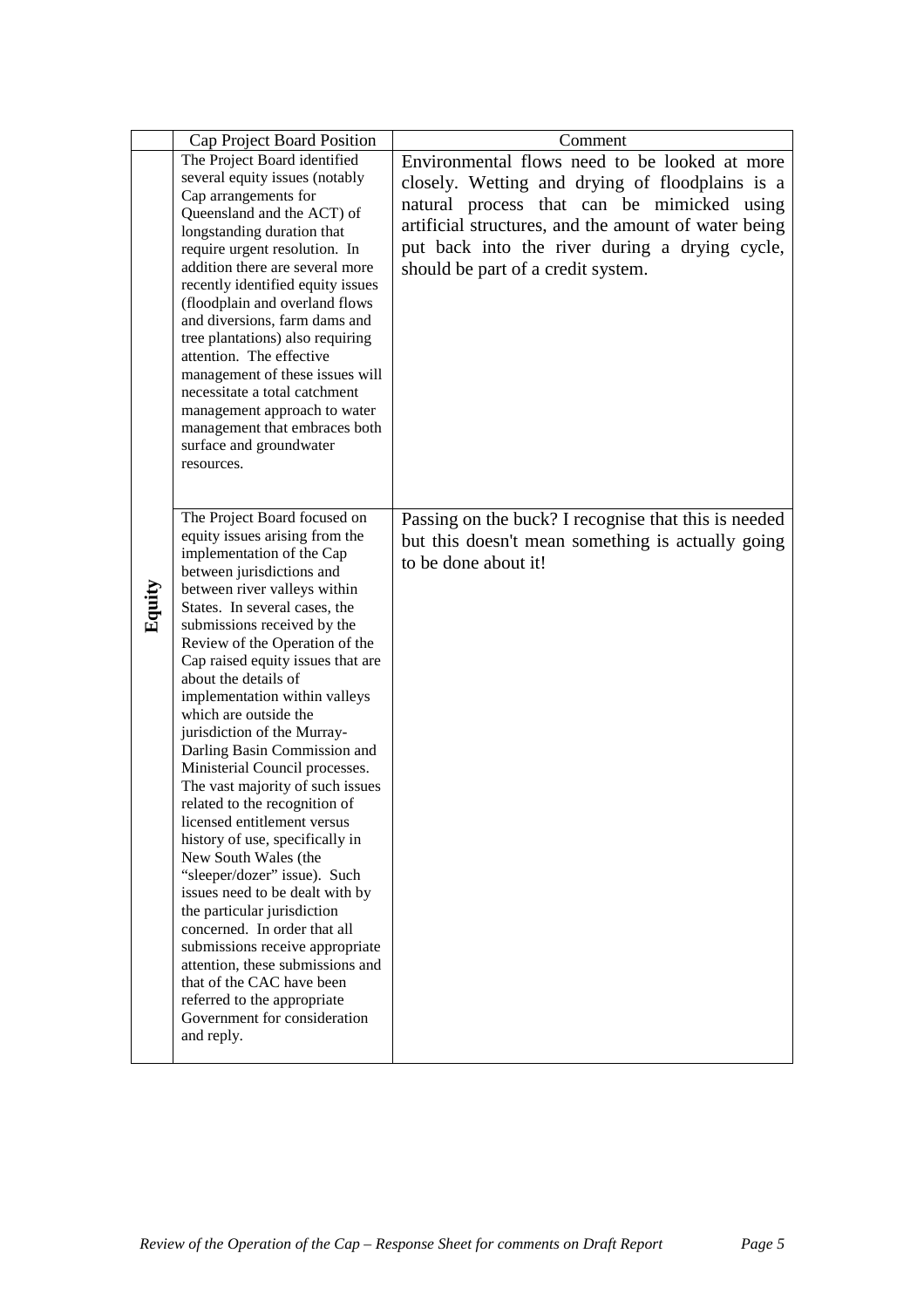|                                      | Cap Project Board Position                                          | Comment                                                                                                  |
|--------------------------------------|---------------------------------------------------------------------|----------------------------------------------------------------------------------------------------------|
|                                      | The work of the Independent                                         | Agree                                                                                                    |
|                                      | Audit Group (IAG) on the                                            |                                                                                                          |
|                                      | ongoing implementation of the<br>Cap and compliance of actual       |                                                                                                          |
|                                      | diversions with Cap target                                          |                                                                                                          |
|                                      | diversions has provided a clear                                     |                                                                                                          |
|                                      | direction for the finalisation of                                   |                                                                                                          |
|                                      | the implementation phase of the<br>Cap. The Project Board           |                                                                                                          |
|                                      | generally supports the IAG                                          |                                                                                                          |
|                                      | recommendations.                                                    |                                                                                                          |
|                                      |                                                                     |                                                                                                          |
|                                      |                                                                     |                                                                                                          |
|                                      |                                                                     |                                                                                                          |
|                                      | Significantly, effective                                            | Agree                                                                                                    |
|                                      | compliance tools (computer                                          |                                                                                                          |
|                                      | simulation models used to                                           |                                                                                                          |
|                                      | determine Cap target diversions)<br>have not yet been developed and |                                                                                                          |
|                                      | the Project Board recommends                                        |                                                                                                          |
|                                      | that a high priority be given to                                    |                                                                                                          |
|                                      | the finalisation of these models.                                   |                                                                                                          |
|                                      |                                                                     |                                                                                                          |
|                                      |                                                                     |                                                                                                          |
|                                      |                                                                     |                                                                                                          |
| <b>Implementation and Compliance</b> | The Review has found that<br>Victoria and South Australia           | And that identifies the weakness of the Cap. I think<br>the reason the cap has been adhered to in SA and |
|                                      | have complied with the Cap,                                         | Vic is because they have sufficient room for more                                                        |
|                                      | while Queensland and ACT are<br>yet to complete the                 | usage before they reach the cap limit. Once they                                                         |
|                                      | establishment of their respective                                   | do, there is no guarantee they will stick to it.                                                         |
|                                      | Caps. Nevertheless, it is                                           |                                                                                                          |
|                                      | apparent that in Queensland<br>there has been significant           |                                                                                                          |
|                                      | growth in storage which will                                        |                                                                                                          |
|                                      | impact on the water available                                       |                                                                                                          |
|                                      | for alternative consumptive and<br>environmental uses. In New       |                                                                                                          |
|                                      | South Wales, the Cap has been                                       |                                                                                                          |
|                                      | breached in the Barwon-Darling                                      |                                                                                                          |
|                                      | system, with other valleys being<br>within Cap limits.              |                                                                                                          |
|                                      |                                                                     |                                                                                                          |
|                                      |                                                                     |                                                                                                          |
|                                      |                                                                     |                                                                                                          |
|                                      |                                                                     |                                                                                                          |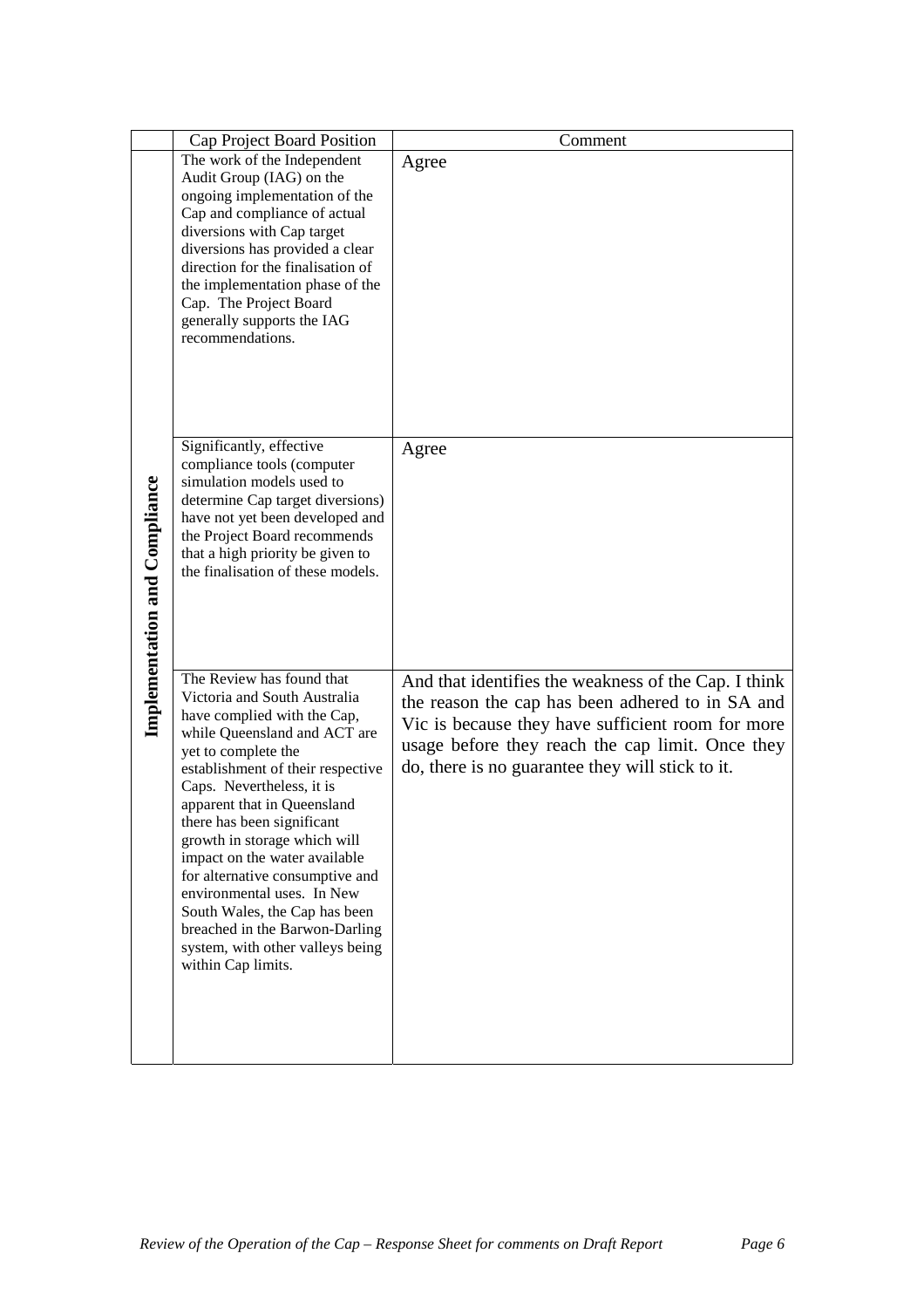|                                              | Cap Project Board Position                                                                                                                                                                                                                                                                                                                   | Comment                                                                                                                                                                                                                                                                                  |
|----------------------------------------------|----------------------------------------------------------------------------------------------------------------------------------------------------------------------------------------------------------------------------------------------------------------------------------------------------------------------------------------------|------------------------------------------------------------------------------------------------------------------------------------------------------------------------------------------------------------------------------------------------------------------------------------------|
| dule F to the Murray-Darling Basin Agreement | The most important challenge in<br>Cap implementation is to<br>finalise the arrangements under<br>"Schedule $F - Cap$ on<br>Diversions" to the Murray-<br>Darling Basin Agreement. This<br>schedule is the primary tool for<br>defining Cap arrangements<br>especially those concerned with<br>assessing compliance and its<br>consequences. | Yes.                                                                                                                                                                                                                                                                                     |
|                                              | With the intent of improving the<br>operation of the Cap through the<br>development of fair and<br>meaningful compliance<br>arrangements, the Project Board<br>invites comments on the<br>following modifications to<br>Schedule F which have been<br>recommended by the IAG:                                                                |                                                                                                                                                                                                                                                                                          |
|                                              | Removal of references to<br>end-of-valley flows as a<br>method for Cap<br>compliance.                                                                                                                                                                                                                                                        | Don't know                                                                                                                                                                                                                                                                               |
| Sch                                          | Arrangements for remedial<br>$\bullet$<br>actions in the case of Cap<br>exceedence. The<br>recommendation of the<br>IAG is that States be<br>required "to ensure that<br>cumulative diversions are<br>brought back into balance<br>with the cap".                                                                                            | Yes! That's the number one priority issue.                                                                                                                                                                                                                                               |
|                                              | re-setting the<br>commencement date for<br>accounting for diversions<br>under the Cap to start with<br>the 2000/01 water year.                                                                                                                                                                                                               | No - there is already not enough water, the Murray<br>Mouth is closing, so why not make those areas that<br>have breached the cap comply with it? Hard<br>political decisions will have to be made -it can't<br>always be a win-win situation. I utterly disagree<br>with the statement. |